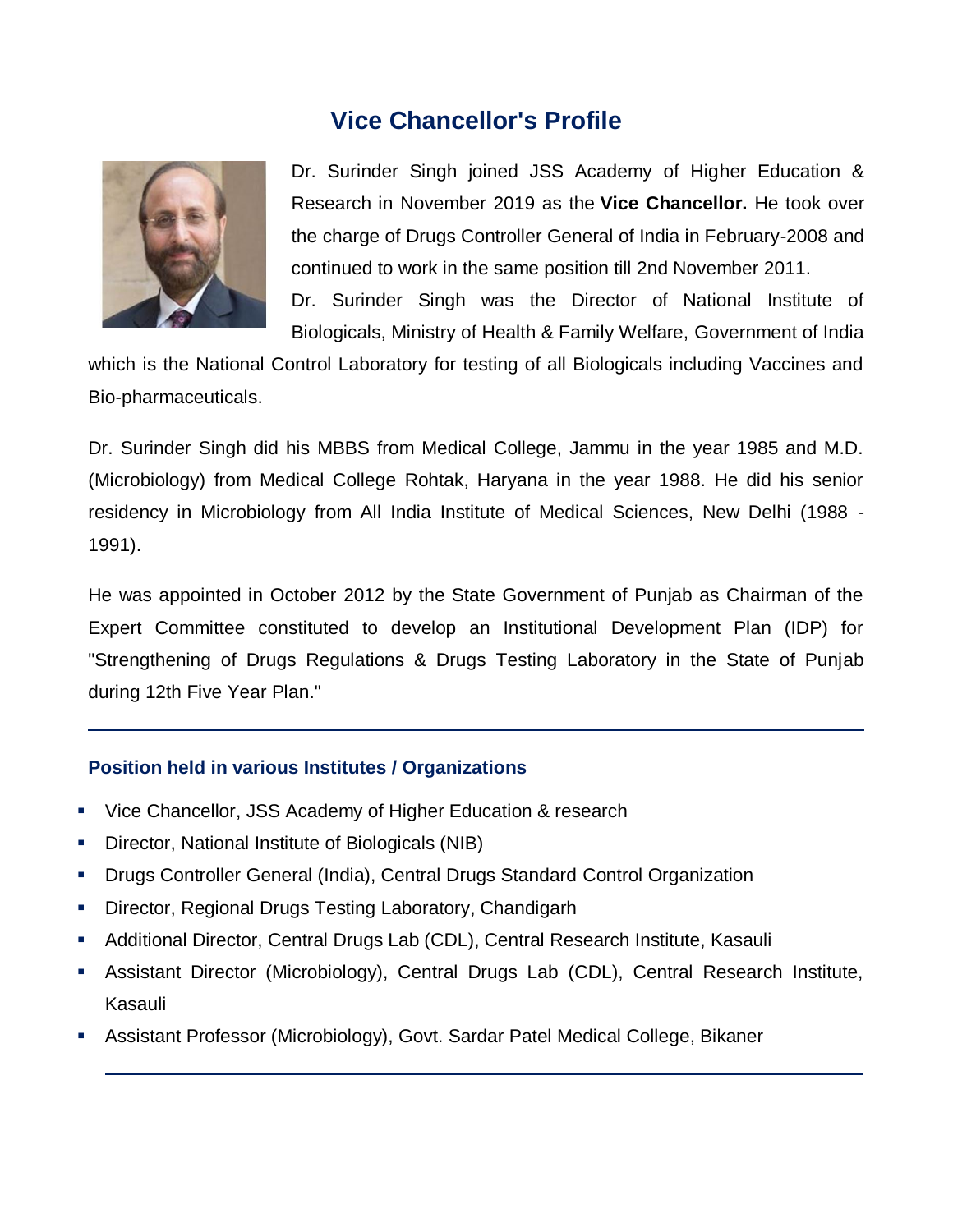#### **Awards**

- Award for **"Excellent Contribution towards Providing the Leadership on Survey of Extent of Problems of Spurious & Not of Standard Quality Drugs in the Country"** by Partnership for Safe Medicines India on 19th-20th May, 2015 at Srinagar (J&K).
- **Dr. B.C. Roy Memorial Award 2014 :** Awarded for excellent contribution towards Blood Safety Programme in India on Doctors Day 1st July, 2014 by Federation of Blood Donor Organizations of India, Kolkata
- **Pharma-Bio World Awards 2011 :** Awarded Pharma-Bio World Awards 2011 for "Outstanding Initiatives in Regulatory Environment" by - CHEMTECH FOUNDATION, India.
- **World's 40 most influential people :** Featured in the list of the world's 40 most influential people in the global pharma industry, for three consecutive years i.e. Year 2011, 2010 & 2009 as adjudged by a panel of experts of the UK Pharma magazine "World Pharmaceutical Frontiers". The lists comprise of renowned businessperson, philanthropists, scientists, regulators and legislators.

**Associated as Head of Office with setting up of Laboratory & Animal House facility at NIB, Noida - designed by National Institute of Health, USA, having an area of 15000 Sq. mtr. (approx.) costing Rs.114.11 crores (USD 23 million) (2003-2005).**

# **Conceptualization, Planning, Implementation, & Co-ordination of following Four National Programmes**

- Pharmacovigilance Programme of India (Year 2010-11)
- **Haemovigilance Programme of India (Year 2012 till date)**
- National Blood Donor Vigilance Programme- India (Year 2015 till date)
- National Drugs Survey to, "Study the Extent of Problems of Spurious & Not of Standard Quality Drugs in the country" (Year 2014-16)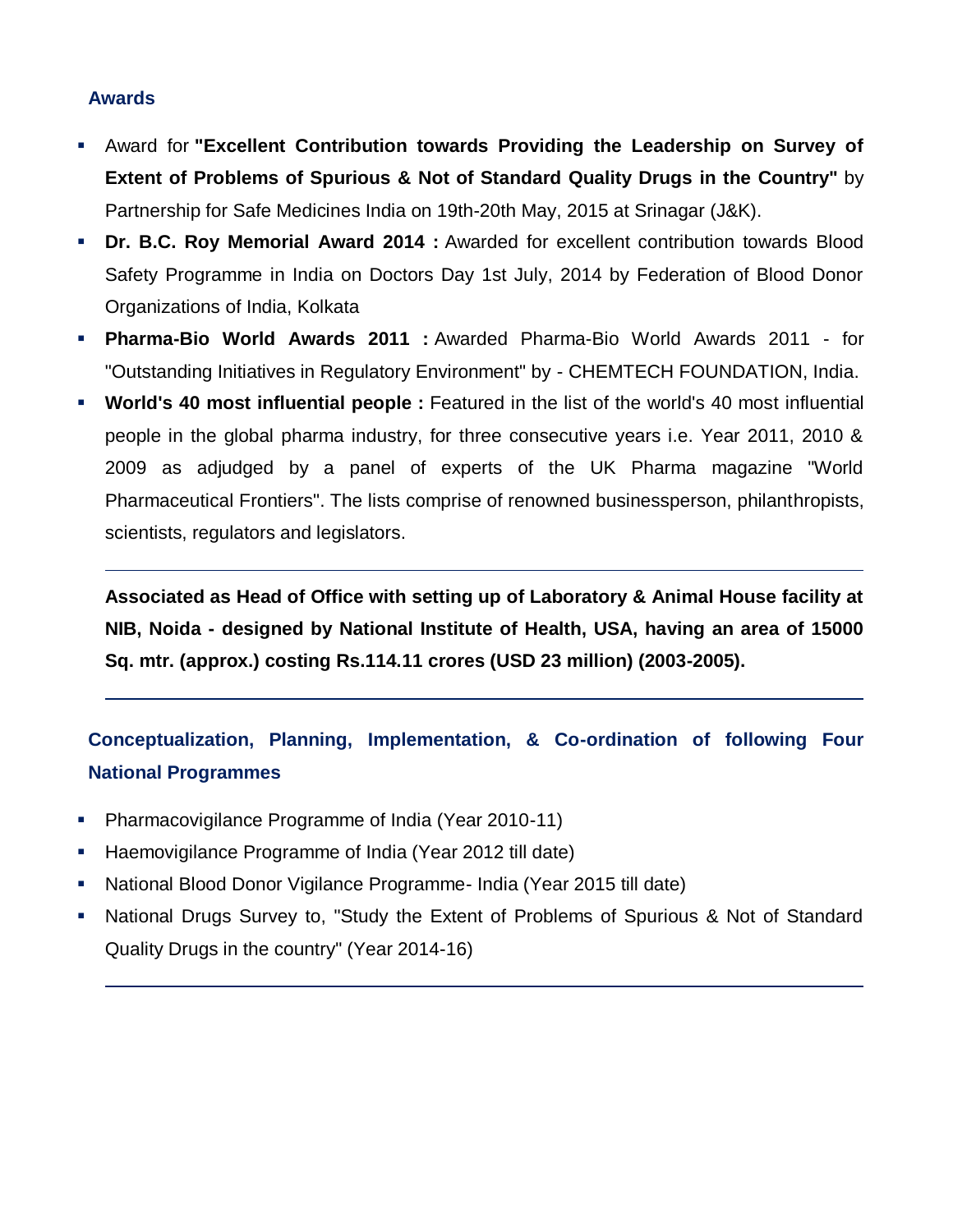**Facilitated organizing of WHO Hands on training course at NIB** on Determination of the Ployribosyl-ribitol-phosphate (PRP) content of the Haemophilus influenza type-b (Hib) capsular polysaccharide in liquid Vaccine presentation by HPAEC-PAD from 23rd to 27th October, 2017.

**Facilitated organizing of 1st General Meeting of WHO- National Control Laboratory for Biologicals (WHO-NNB) held at NIB** from 31st October to 2nd November, 2017 and attended by 39 participants from National Control Laboratories, Manufacturers Association and other stakeholders of more than twenty countries to discuss the operational aspects of the Network.

**Chairman of the Institutional Development Plan (IDP) committee of Govt. of Punjab for** "Strengthening of Drugs Regulatory Control & the Drug Testing Laboratory in the State of Punjab during 12th Five Year Plan (2012-2017)".

### **Prepared Two Institutional Development Plan for NIB as hereunder**

- Research and Development facility for Preparation of Reference Standards, Monographs on Biologicals for inclusion in IP and other Research & Development Activities (2019-2024).
- Strengthening of Training and Academic Activities at NIB (2019-2024).

**Prepared a Memorandum for Expenditure Finance Committee (EFC) – 12th Five Year Plan (2012-17) for Indian Pharmacopoeia Commission with a plan outlay of Rs.100 crore (USD 16 million) for incorporating following 5 National Programmes:**

- Pharmacovigilance Programme of India
- Haemovigilance Programme of India (HvPI)
- Materiovigilance
- Bio-Vigilance
- Anti- Microbial resistance Monitoring Cell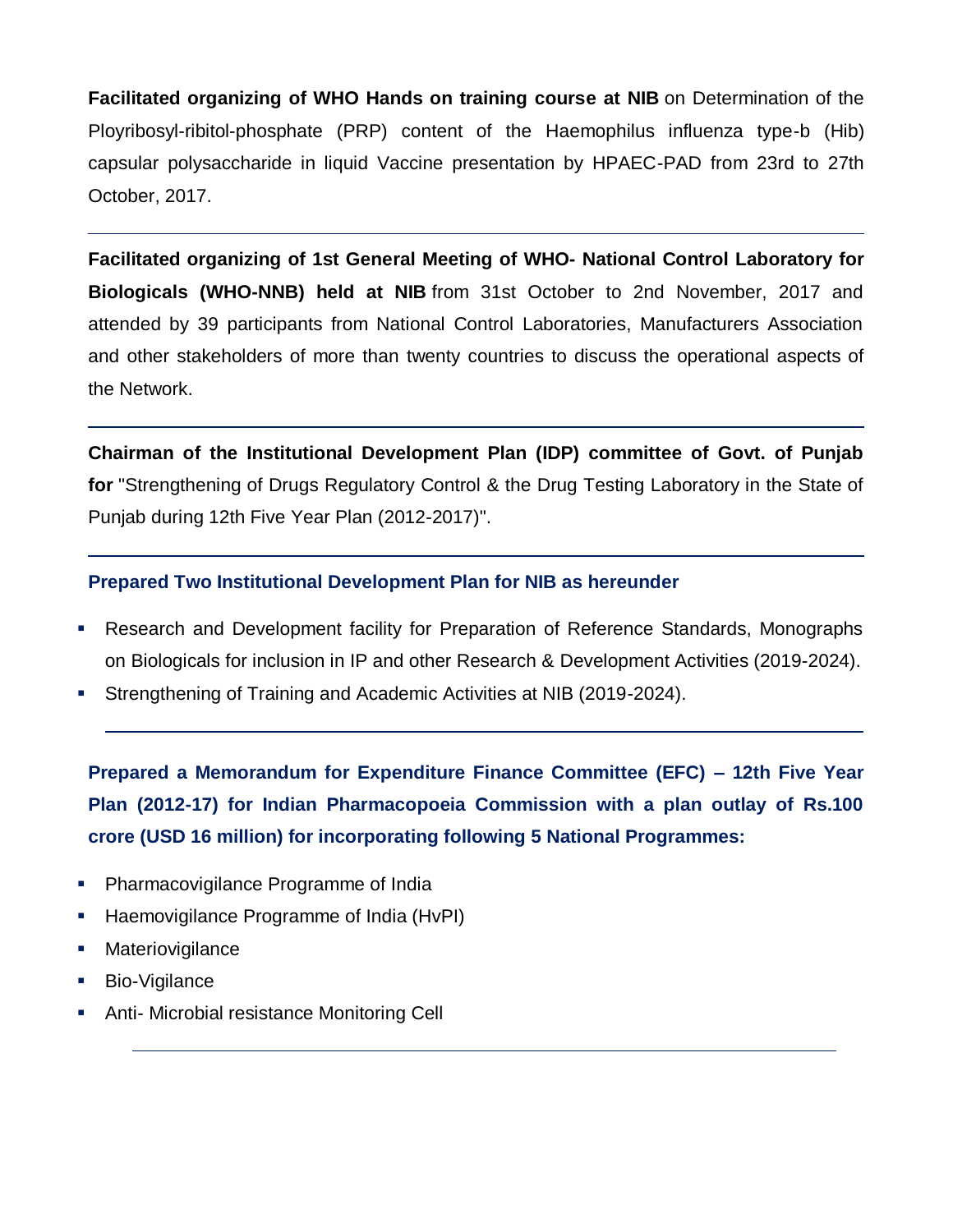### **Other Highlights of the career**

- Expert Member in WHO National Regulatory Authority (NRA) team for pre- assessment of South Africa in Year 2013 and WHO NRA assessment of Thailand in Year 2007 & 2012.
- Member of the Board of Governors of NIPER, Hyderabad which has been approved by the President of India to facilitate development of policies and major decision making of NIPER, Hyderabad with effect from 09-03-2019.
- Member of High Power Committee of 6th Edition of National Formulary of India (NFI) of Indian Pharmacopoeia Commission (IPC), Ghaziabad with effect from 07-03-2018 to promote rational use of Medicines.
- Member of Standing National Committee on Medicines (SNCM) for revision of National List of Essential Medicines (NLEM) 2015 constituted by Department of Health & Family Welfare (Drugs Regulation Section), Ministry of Health & Family Welfare, Govt. of India with effect from 03-07-2018.
- Member of Planning Board of Maharashtra University of Health Sciences, Nashik with effect from 27-04-2016.
- Member of Planning & Monitoring Board of Jagadguru Sri Shivarathreeshwara (JSS) University, Mysuru with effect from 31.10.2017.
- Member of WHO Interim Steering Committee for WHO Global Network of National Vaccine Control Laboratories for the period from 2nd Sept. 2016 to 2nd Nov. 2017.
- Member of WHO Ad-Hoc Advisory Group of experts for reviewing the accepted proposal and advising WHO on R & D Blueprint Platform Technologies for the period from 29-02- 2016 to 22-07-2016.

## **International Training Programmes Attended (Sponsored by USAID)**

- Good Manufacturing Practices (eGMPs) training programme at Massachusetts Biologic Laboratory, Boston (USA); 29th Sept. to 17th October, 1997.
- Public Health Lab Training Programme at Maryland Public Health Laboratories, Baltimore (USA) from 18th – 24th October, 1997.